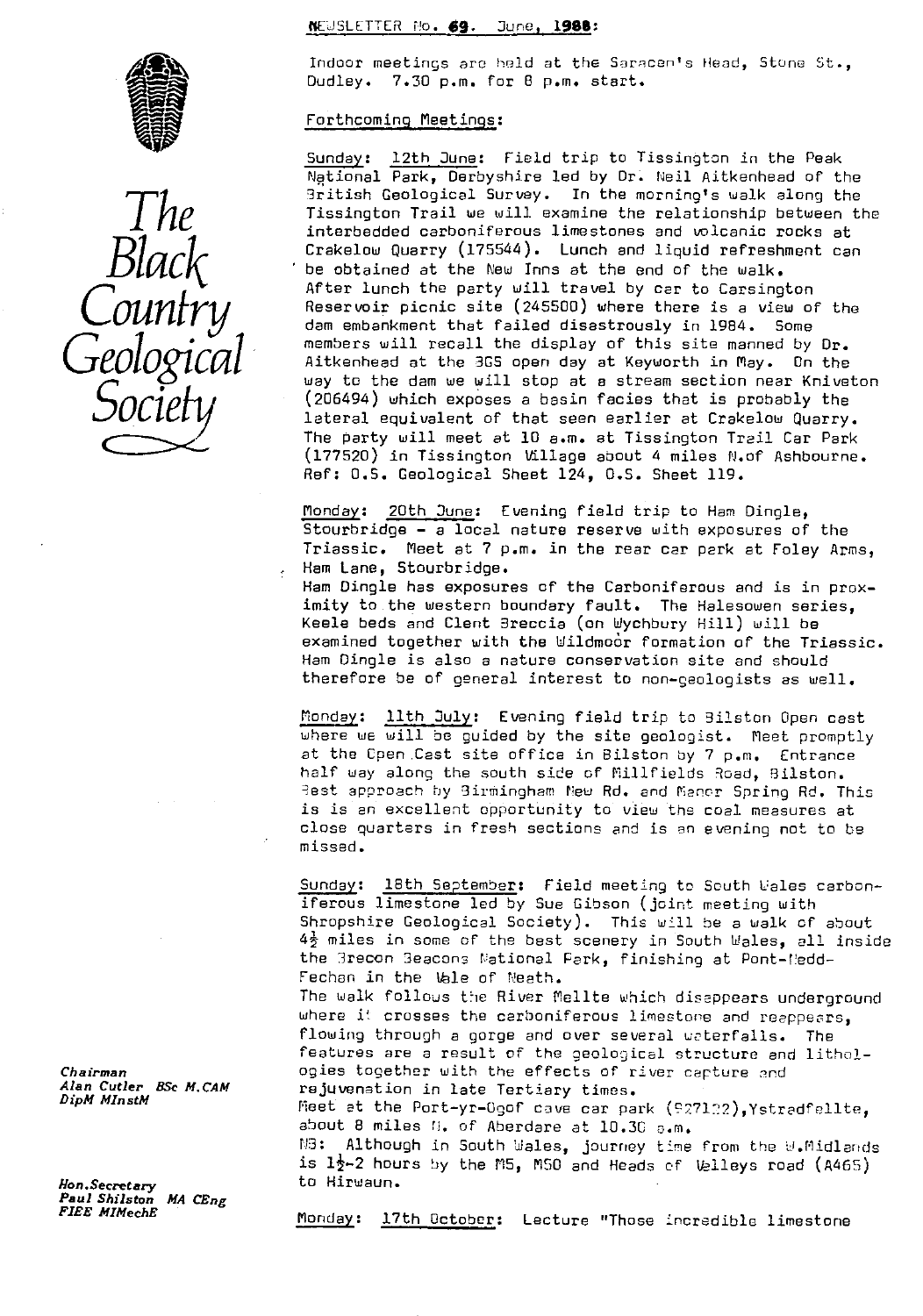mountains of South China" by A. C. Waltham of Trent Polytechnic, Nitm. Limestones often form Karst scenery with surface and underground features gorges, potholes, sink holes and caverns but in South China they are developed to a spectacular degree. There are **C**imitian limitatione pillars in one area known as the stone forest as well as the river gorges and pillars often seen in Chinese paintings.

## November: Field trip to Clee Hills,

Shropshire visiting 2rown Clee and Titterstone Clee. Leader Tim Pearce who comes from the area and is at present studying for a Ph.D on the geology of Madeira.

Monday: 5th December: Lecture by Nigel Chapman of the Black Country Museum (mining group) "The Racecourse Colliery Mine".

### EDITORIAL:

Recently it has been said that geology is in the doldrums nationally and that interest is on the wane but, as anyone at Keyworth for the BGS open day on May 8th will testify, Geology is thriving. With car parks overflowing and the village streets crammed, many thousands of visitors came from all over the country and a very worthwhile journey it proved to be. 3.C.G.S even managed to hold an informal meeting of over a dozen members beneath the statue of **Hercules!** 

The exhibits were varied and entertaining and a good selection of book and gift stalls complemented them. I managed to question the NRP3 on what 3 years living near Redruth in the Radon emissions had done to me; to find out why we are supposed to be pleased about the NH3C 10 year guarantee on new homes "we find sir, that most problems occur in the 8th, 9th and lGth years," and managed to resist the temptation to part with several hundred pounds on a portable dredger for my quest for alluvial gold. Maybe I ought to have settled for the electronic 'Goldspear' a snip at a mere fS95.00 - "just stick it in the ground, sir, and it'll bleep when it detects gold" - so would I! One of my favourites however was the Chunnel exhibition, showing just what an incredible amount of research has been done on the link over the last two centuries. Overall it was a marvellous day out.

This month's newsletter shows one or two

changes to our autumn programme please make a special note of new or revised dates, times and places. Finally, in the 'from the papers' section I include an advert, albeit censored. Perhaps it is a pointer to the future when the topic of conversation at chic yuppie dinner partias will be undoubtedly geological. Maybe Sarah would like to join 3CGS?1

### Field Trip to Abherley Hills :

The Abberley Hills provide us with a nearby example of a Silurian inlier with interesting lithologies and structures, the latter being related to the Malvern Axis and having their origins back in Caledonian and even Pre-Cambrian basement movements. During the Silurian a geosynclinal trough lay to the West with shelf and continental conditions to the East. Muddy sequences were laid down as a result of local erosion whilst limestones formed in clearer waters. Uplift during the Caledonian orogeny resulted in shoreline, deltaic river and even flesh flood deposits in the Dountcnian. The Carboniferous of the area lies unconformably on the rocks below. The Highley beds represent a deltaic coal swamp sequence and the Clent Breccia represents a more erosive phase as uplift continued in late Carboniferous times. In the area the hreccia is found as a thrust sheet capping the top of Woodbury Hill although very poorly exposed. Triassic sands and marls are easily locate in the area by the red to grey colour changes in the soil. Head end other solifluction deposits complete the regions lithologies. Our first stop was at Perny Hill Quarry in Pudford Lane where Wenlock limestone is wel exposed. The structure within the quarry has presented a problem to which geologist have produced two solutions. The first, by Groom (1900) suggests an overfolded anticline, the second by the IGS more recently suggests no axis in the quarry, just a continually dipping series of right-way up strata with an axis well to the West. We were asked to observe and give our opinions as to which view was correct by identifying way-up criteria -- mud cracks, gecpetal structures (mud settling inside brachiopod shells showing original position) and the growth of colonial organisms proved to be the best exapples. *The* end result was much debated but the conclusion - Groom 1, IGS Q. A fine

 $-2-$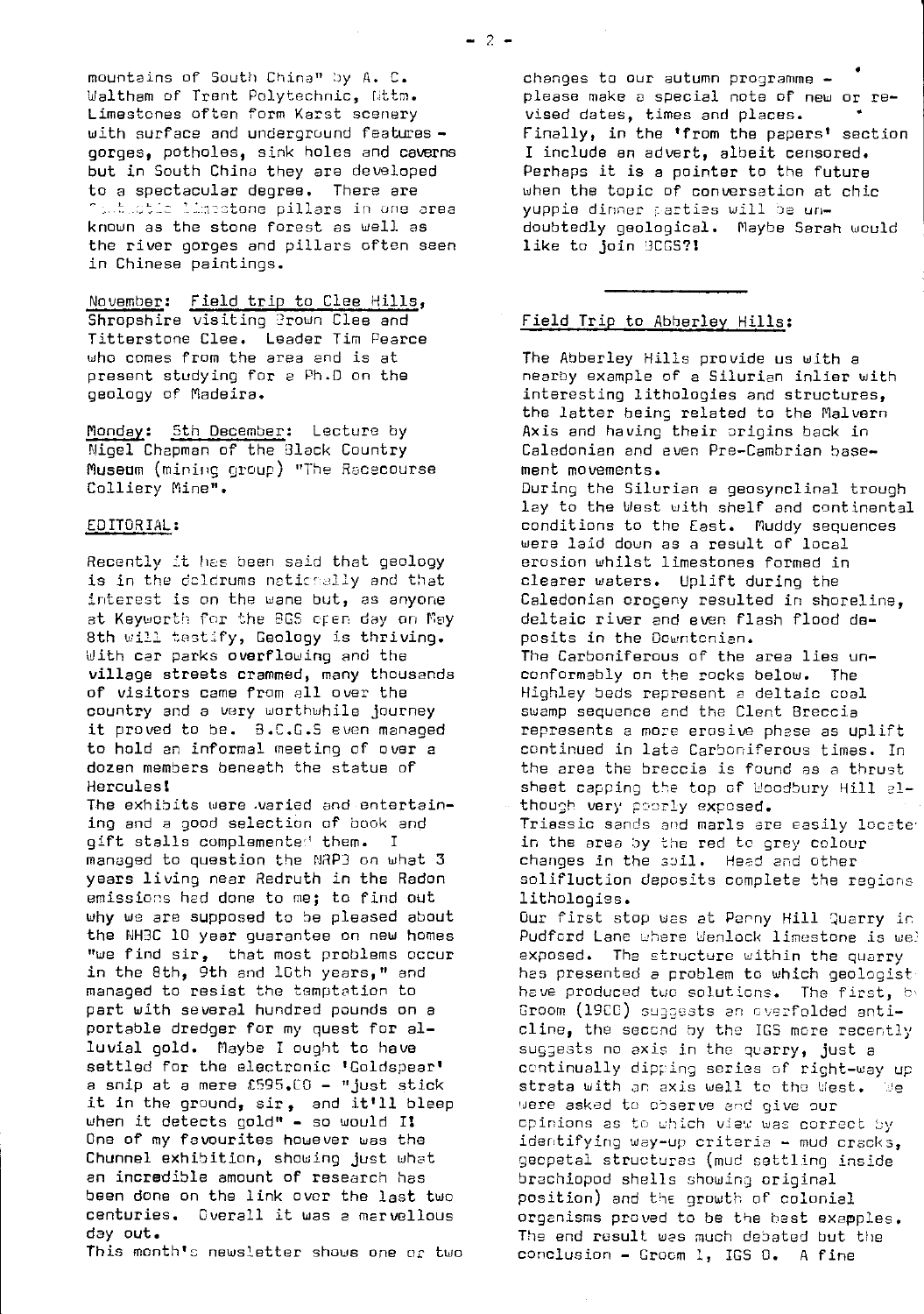quarry the bedding is oleerly disturbed by the Penny Hill thrust. The Wenlock limestone here is highly fossiliferous with blocks of bioharmal limestone. One steeply dipping (and soon to he rubbish fil- $1$ ad) bedding plane provided  $\varepsilon$ fescinsting range of fossils including Orthoceras, pygidia of Dailmani.tes and numerous brachiopods, corals and crinoids. The view from the northern end of the quarry provoked much speculation on how the Clent Greccia found its way up Woodbury Hill. Could it be unconformable? A second stop at Surrellhill farm showed the Aymestry Limestone (upper  $B$ ringewood beds) dipping East at  $B0^{\dagger}$ and just how much shale it actually contains. Leptaenid brachiopods were abundant in the muddier portions. The final locality was spectacular -Woodbury Quarry where vertically bedded Silurian muddy limestones of the Lower Ludlow Shales occur, stained red by percolating groundwater from the overlying boulder clay deposits, their only outcrop on the Abberley Hills. On the West side members found evidence of organic matter including fish scales in the position of the Ludlow bone bed.

Our final effort was to climb the clock tower at Abberley School - a feat in itself given the widespread guano deposits. The view was magnificent and vertigo inducing as our guide outlined the history of the tower and its clock. Dr. Oliver then showed us a core-sample from Shavers End Quarry proving the Dittonian ORS beneath the Ludlow beds, necessitating a correction to some recent crosssections.

Many thanks to Dr. Peter Glivor for a very enjoyable day.

Andrew Rinby:

# $B.C.G.S.$  NEWS:

# Field courses :

A. Field studies council .

1. Geology, Landscape and Climate courses - a series of around 25 residential courses e.g. Ice Age in Snowdonia: Rocks, Minerals and

Rines; Geology and Scenery of the 3orderland; Geology and Scenery of Pembrokshire Coast; Shaping of the Dales; Rocks, Minerals and the Microscope; Geology and Scenery of the Church Stretton area. Full details and location of centres from Editor or FSC Information Office, Preston Montford, Mont"ord 1ridce, 5hrewshury SY4  $1$ H $\omega$ .

2. Overseas expeditions - a range of overseas short and long expeditions to Jamaica, Kenya, Gibraltar, Azores, Nepal, Sicily, Seycelles, China and Malaysia to name but a few. Prices range from a few hundred to over £2,000. Details from editor or Miss Ros Evans, Flatford Mill Field Centre, East erghclt, Colchester, Essex, C07 6UL. Tel; (0206) 298283.

# 8. University of London Extra Mural Dept.

1. Geological field meeting in Turkey, May 1989 for two weeks. Cost including flight and accommodation £650. Limit of 30 people. Application by post after 20th June or in person on their open day (24th June) at 26 Russell Square, London. A deposit of £50 is required.

2. Lipari and Sicily. 22-25th Cctcber,1988. Visits to Etna, Stromboli and Wilcano. Cost £410 including flight, half-board and accommodation. A very interesting way to spend autumn half-term and BCGS will be represented. Limit of 20 people. interested? Contact Michael Bamlett at 26 Russell Sq., London WC13 500. Tel: 01 636 8000

# BOOKS, GUIDES, ETC .

a) Palaeontological Association: 2 titles.

1. Fossils of the Chalk by Ellis Owen, ed. Andrew 3. Smith. This is a field guide to fossils ?C5 pp paperback, £11.50.

2. Fossil Plants of the London Clay by Margaret E. Collinson 124 pages, paperback £?.g5.

Available together for £18.00 plus £1 p & p from Dr. V. P. Wright, Marketing Manager, Palaeontological Association, Department of Geology, Wills Memorial Building, Queens Road, Bristol 3S8 193.

5) Earth Sciences History - Journal of the History of the Earth Sciences Society. Published twice a year. Individual memborship is open to anyone interested and costs U.S.  $\#15$ .CC per annum. Contact HESS, c/ $\circ$ Kennard 3. Rork, Dept. of Geology and Geography, Denison University, Grenville,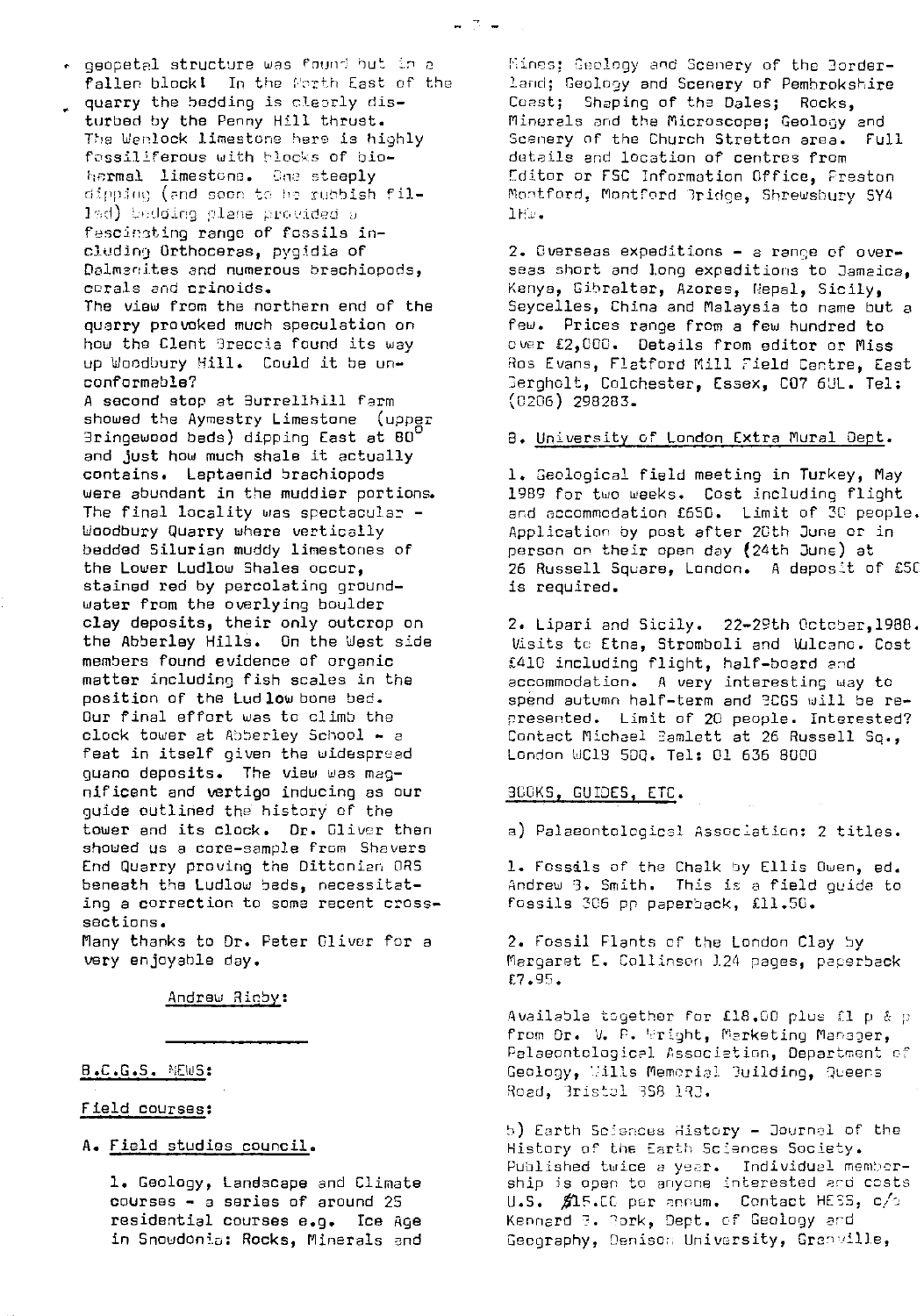Chin, 43023, U.3.A. The journal entitled and the PAPERS FROM THE PAPERS covers all varieties of earth science and has contributions from experts worldwide.

c) Peradem Prints produce *a series of* high quality prints from 19th century engravings. Each print depicts a group of shells or corals. They have been enlarged to 35" x 25" and silk screen printed by hand. Available with matt or gloss laminated surface at £25. or on paper *at LIS. A* set of 6 prints £80 paper, £135.laminated. With poster hangers. Available from Peradam Prints, 51 Clyde Road. 3righton, 3N1 497. Telephone: (0273) 592566.

d) Several leaflets from National Geology Club including field **ex**cursions (one day and week long) to various parts of the U.K. Available from editor.

e) Sooks, Specimens, Maps, Equipment available from Geo-Supplies, 16 Station Road, Chepeltown,5heffield 530 4XH. Tel: (0742) 455745. A price list is available from editor.

f) Gold Panning Kit and other more sophisticated items available from oldspear Distributor, 3C Thornton Avenue, Fiacclesf ield, Cheshire, SK11 7UG. Tel: (0625) 21108.

The Society does not provide personal accident cover for members or visitors on field trips. You are strongly advised to take out your own personal insurance to the level which you feel appropriate. Schools and other bodies should arrange their own insurance as a matter of course.

TABLE WATER TALK NUMBER 2

 $-2$ 



**said Sarah. Her ' husband looked** up sharply.

**He had mis-heard.** "Basalt" said **Sarah, "is an igneous rock which most usually exhibits porphyritic** structure, **showing' larger crystals of olivine, augite or feldspar in a finely crystalline groundmass."**

**Around the dinner table, there was no obvious sign of dissent.**

**"Some Basalts, it is true, contain small rounded crystals of leucite in place of plagioclase feldspar,' she added, in response to a critical glance from Gordon.**

**"It is one of the hard volcanic rocks through which mineral water passes and which account for its conventual purity and unusually low mineral content. There simply is nothing more pure;' she went on as she poured herself a glass of from the blue plastic bottle on the table.**

**Basil brooded on these thoughts. Sarah did not often talk like this. He brooded, too, on the handsome young mineralogist they had met waterskiing.at Honfleur.**